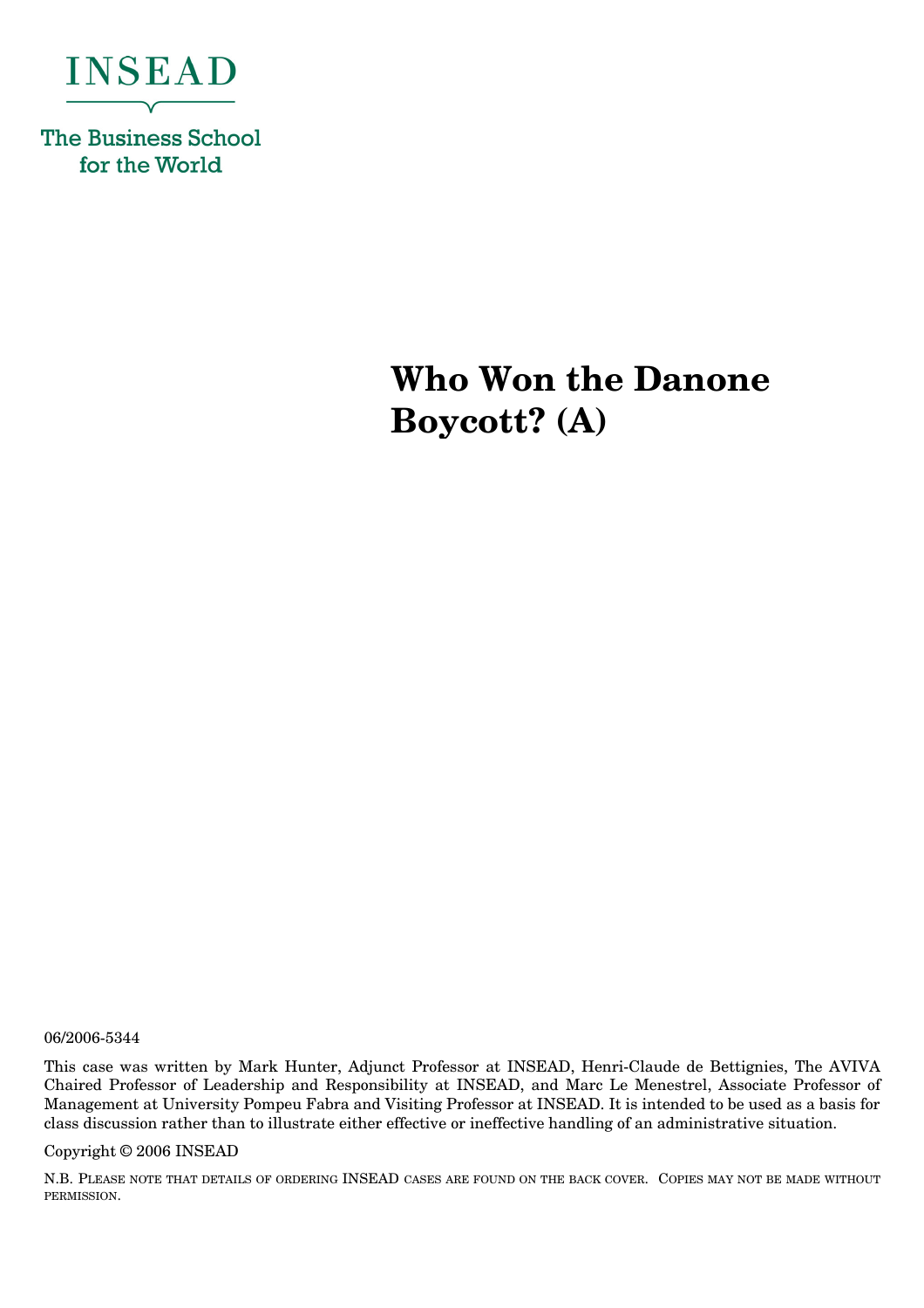### **Danone: A National Icon in France**

At the end of the year 2000, no firm or brand had a higher reputation in France than Groupe Danone, a national and European champion in the food and beverage industry, with sales of  $E14.3$  billion divided roughly equally between France, Europe and the rest of the world.

Danone's foundations date back to 1899, but its recent history commenced in 1966 with the fusion of two French glass companies under the name Groupe BSN and the leadership of Antoine Riboud. The group first expanded by buying some of its biggest customers, including Brasseries Kronenbourg and the Société des Eaux Minérales d'Evian, the leading French brands in their respective markets. In 1973, BSN expanded into foods by acquiring Gervais Danone, a major French dairy products firm. By the end of the 1980s BSN had shed most of its glassmaking businesses to buy up more food and beverage firms and brands, such as Lu biscuits in France, Dannon, the leading yogurt company in the US, and breweries and bottled water companies in Belgium, Spain and Italy. Other acquisitions expanded the group's range from prepared foods to confectionery. It thus became an agro-business powerhouse with  $\epsilon$ 7 billion euros in sales in 1989, making it the third-ranking firm in its category in Europe, behind Nestlé and Unilever.

In the 1990s the firm changed its name to Groupe Danone, after the dairy brand that had become its best-known product line, and embarked on a dual strategy of consolidating its activities within Western Europe, and expanding globally through further acquisitions and joint ventures. Its singularly strong position in France, which in 2000 represented 28.5% of sales and 33.8% of profits,<sup>1</sup> underpinned these initiatives. Although the success of Danone's international expansion was marked by a slow but steady decline in its home market's relative importance, (as shown in Appendix 1), surveys consistently showed that Danone was the most admired and trusted brand in France.

The company's exceptional image was due in large part to Antoine Riboud. One of the rare "leftwing bosses" among France's top industrialists, his concern for the well-being of his employees had enabled Danone to rationalize its expanding operations while maintaining productive labor relations. Though plant closures sometimes led to varying degrees of conflict at local level, workers were offered (and generally accepted) other jobs within the group and Danone had even helped local municipalities to convert its unrequired plants to other uses. Riboud's son, Franck, who became chief executive in 1996, had maintained these practices and reinforced the brand by making Danone one of the first French firms to invest in corporate social responsibility initiatives.

 $\overline{a}$ 1 Groupe Danone, "Document de référence [annual report] 2000", p. 23.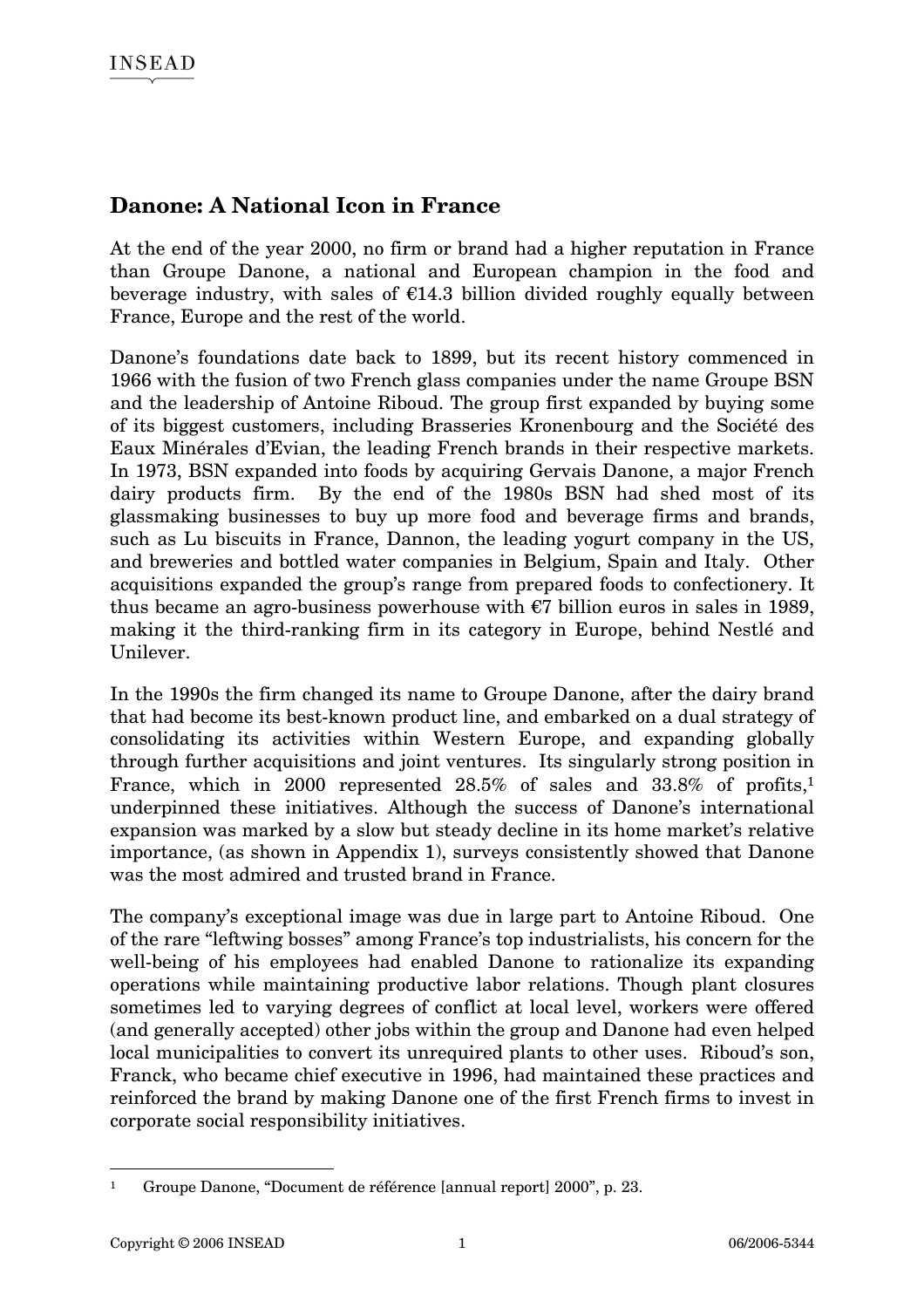He also refocused the group, selling off many of the diverse subsidiaries acquired over the course of the previous two decades in order to concentrate on fresh dairy products, bottled water and biscuits. By 2000 dairy products accounted for 46% of the firm's sales, followed by bottled water (29%), and biscuits (22%), with only 3% of sales in outlying businesses.2 (For more information on Danone sales by business line and region, see Appendices 1 and 2.)

At the end of 2000, with its refocusing largely successful, Danone turned to foreign markets to expand in its core sectors. The group launched new brands of bottled water in Europe and the US, and made major investments in dairy product firms in China, the Persian Gulf region, Russia and Brazil. In its third core activity - biscuits - Danone was integrating five plants in Hungary and Poland that had been recently acquired from United Biscuits.

Locked in fierce competition with Nestlé and Unilever for market share and investment, management paid close attention to the financial markets. Thus in November 2000 Danone abandoned a bid for the American firm Quaker Oats after only 24 hours, when the markets reacted by sending Danone's share price down 10% in a single day. Analysts at ING Barings expressed the general view of their community by applauding "management's unwillingness to make acquisitions that could destroy shareholder value" and cited other reasons to prefer Danone over its industry rivals:

*"Danone… has already convinced investors of the effectiveness of its strategic overhaul. FY99 and FY00 have constituted a key phase in the group's development, involving both the final stages of refocusing and a much more aggressive approach to acquisitions. From its more defensive position of five years ago, when it concentrated on restructuring and rationalizing the product portfolio, Danone is now in a position to 'set out to conquer the world', in the words of its chairman Franck Riboud."3*

The only weak point in Danone's strategy, analysts suggested, was that in "building leading local positions in its three core activities" around the world, it had acquired more biscuit capacity than any other firm in Europe. Indeed, management was already quietly considering ways to reduce that capacity. But before it could finalize any plans, details of its initial review of the issue were leaked, unleashing massive consequences.

<sup>2</sup> This data is largely drawn from Groupe Danone, "Document de référence 2001", pp. 18-20.

<sup>3</sup> Florence Hernandez and François Digard, "New Formula Danone Back on the Attack", ING Barings, European Company Report series, 1 December 2000, p. 1+.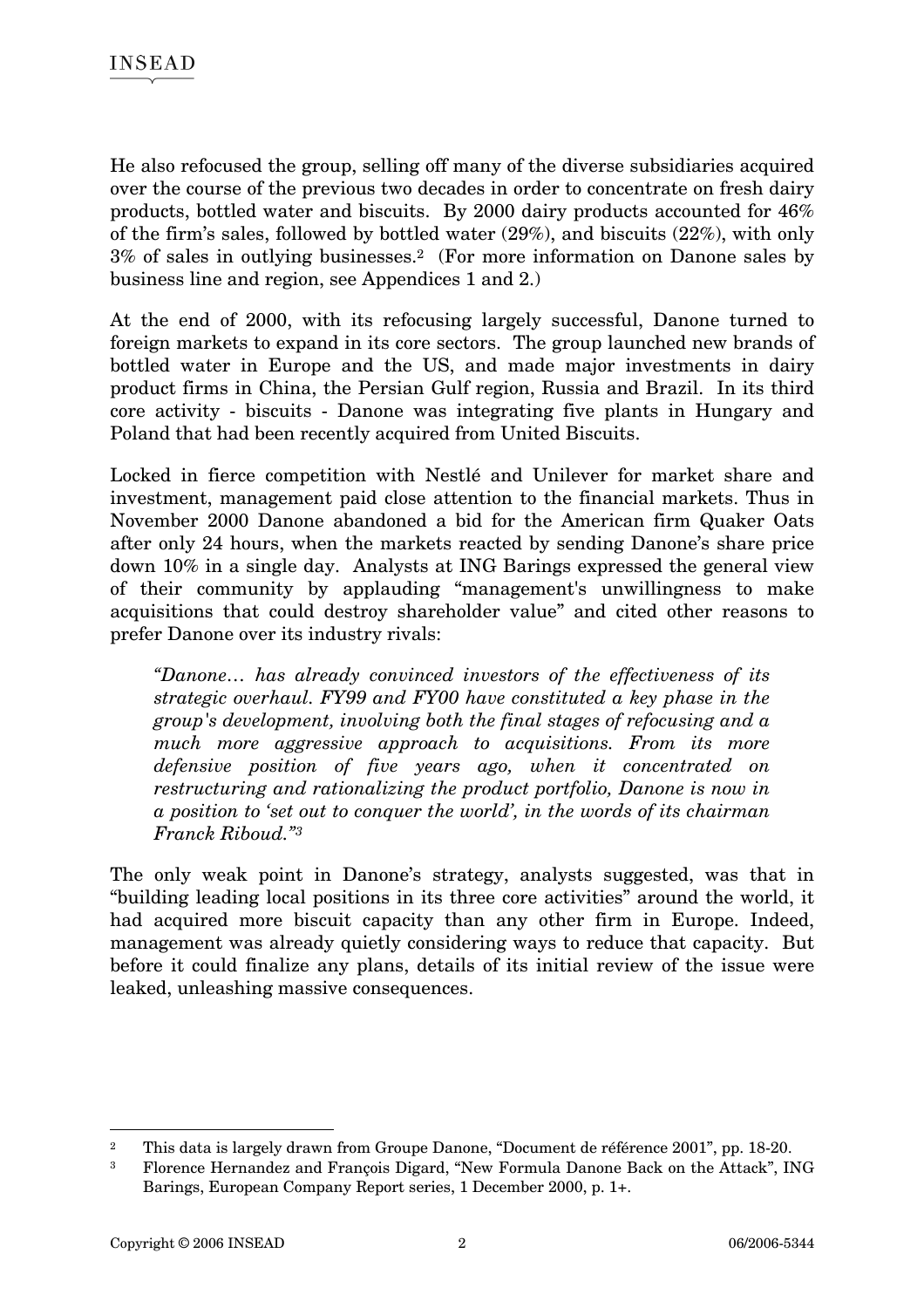### **A Damaging Leak**

On Wednesday 10 January 2001, a headline in the major French broadsheet *Le Monde* screamed: "Danone prepares to cut 3,000 jobs in Europe, including 1,700 in France". *Le Monde* alleged that the firm's plan was being kept secret for fear of a "Michelin effect" – an allusion to the recent closure of domestic factories by the French tire group at a time when it was generating double-digit profits. That affair had generated widespread public outrage, as well as proposals for legislation to prevent lay-offs at profitable firms. The Socialist Prime Minister Lionel Jospin had expressed anger, without throwing his full support behind the proposals. *Le Monde* cited a denial by Danone that there was a "precise plan" for cutbacks, but the extent of the details made this look unconvincing: the project, codenamed "Record", dated from the previous autumn and called for the closure of seven factories in France (named in *Le Monde*) out of 11 across Europe.

In fact, what *Le Monde* described as a plan was just one of several options under review at Danone. However, management chose not to comment on the story beyond confirming to *Le Monde* that the firm had "clearly too much capacity" in biscuits. This strategy was adopted to avoid potential legal attacks by unions which could claim that by going public with its plans to make cuts, Danone had neglected its legal responsibility to inform its employees first. If the unions filed a complaint on those grounds and won, any plans for closures would be annulled by the courts. Accordingly, director of human resources Jean-René Buisson told *Le Monde* that any further hard information would be given first to union representatives, as required by French law. "We would like to give ourselves three to four months to reflect" before finalizing plans, he added.

Strikes immediately broke out at the firm's biscuit plants, where for the first time in memory workers allowed unbaked dough to harden like concrete in the containers, and demonstrations erupted outside the firm's Paris headquarters, to the surprise and anger of Franck Riboud. 4 The CGT union, said to be close to the Communist Party and to which a large number of Danone employees belonged, called on public figures and other unions for support and demanded "more precise information from the group". Likewise in Belgium, Danone managers met with unions in threatened factories on 11 January 2001, but in keeping with the firm's strategy of avoiding legal risks its executives steadfastly refused to provide further information.5

Meanwhile, *Le Monde*'s scoop was widely reprinted in the French press where it generated a firestorm of reactions. Though Danone maintained its official

<sup>4</sup> Jean-François Arnaud, "L'Affaire Lu, Douze Mois dans les Coulisses d'un Plan Social". Le Figaro, 7 January 2002. The reporter obtained extraordinary access to both Danone management and unions.

<sup>&</sup>lt;sup>5</sup> Agence Belga, "Restructuration Danone  $(2)$  – toujours le flou sur l'avenir des sites belges." 11 January 2001.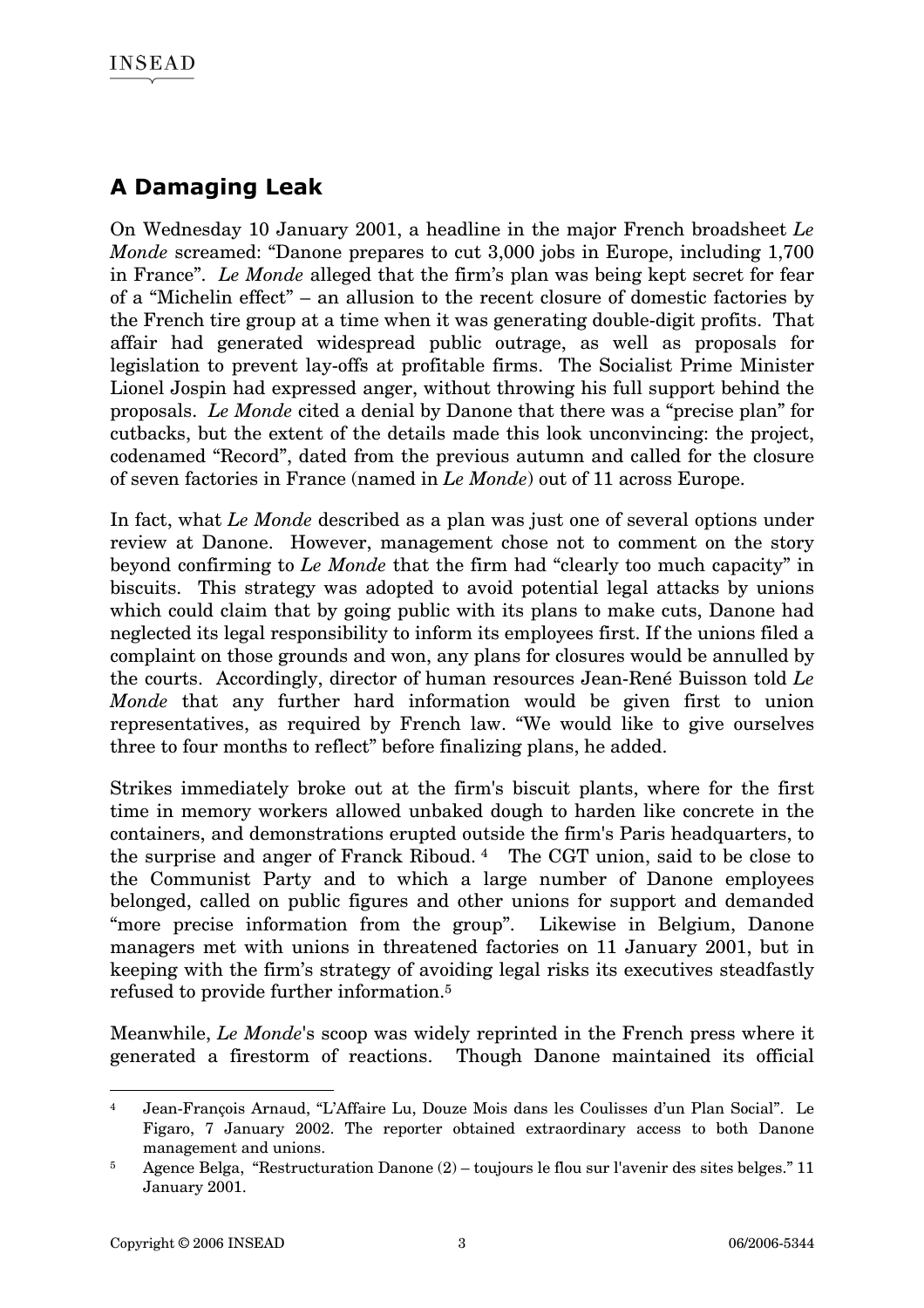silence, the daily *Libération* obtained quotes attributed to members of Riboud's "inner circle" confirming that the biscuit branch was to be thoroughly restructured.6 *Libération,* locked in mortal combat with *Le Monde* for Paris's left-leaning student readers, explained the need for "a big wave of firings"<sup>7</sup> in terms factually identical to those employed by *Le Monde*, but in a sharper tone:

 *"The whole problem for the CEO is to raise the margins on [biscuits], around 8%, while the two other core activities [have] respective margins of 11% and 12%. In other words, the relative weakness of biscuits drags the whole of the operational margin of the group down. That's unforgivable for management and shareholders."*8

*Libération* noted that this time, in contrast to the sharp dip in Danone's stock following the Quaker Oats misadventure, investors in the Paris stock exchange took the news very calmly. Indeed, the financial community had interpreted it in much the same way as *Libération*. While some analysts recognized that Danone's plan would involve social, legal and perhaps political difficulties, analysts at ABN-Amro raised the group's stock rating from "hold" to "add" precisely because of it:

*"In the absence of a substantial acquisition, we expected Danone to achieve the slowest rate of EPS growth among the European majors [in its sector]. The rumored restructuring of its Biscuits division… suggests we may well have underestimated the scope for further restructuring savings from the group."9*

Almost instantaneously a consensus had formed among unions, business reporters and their principal expert sources: Danone was certain to discard plants and workers to drive out a critical weakness that diminished its value for investors.

Yet the firm's official silence continued, though even *Le Figaro*, the mainstream rightwing newspaper sympathetic to Danone, warned on 18 January that it had made "a heavy atmosphere worse", while the Minister of Employment and Solidarity demanded that Danone declare its "precise intentions" and publicly evoked the onerous procedures that firings would set in motion. Franck Riboud still declined to take a public stance, repeating that if he did so he could be sued for not first informing the unions. Maintaining an image of calm, he continued a schedule of visits abroad and played golf to relax. Privately, he consulted with a

 $\overline{a}$ 6 Frédéric Pons, "Danone envisage 3 000 licenciements"**.** Libération, 11 January 2001.

<sup>7</sup> As reported, the reductions amounted to "10% of the workforce in the [biscuit] division, although a rather higher proportion of costs given that the businesses in emerging markets are considerably more labour-intensive." ABN Amro, Food Producers & Processors Sector Research, "Danone: Getting Back on Track," 18 January 2001.

<sup>8</sup> Frédéric Pons, "Danone envisage 3 000 licenciements"**.** Libération, 11 January 2001.

<sup>9</sup> Op. cit., ABN Amro.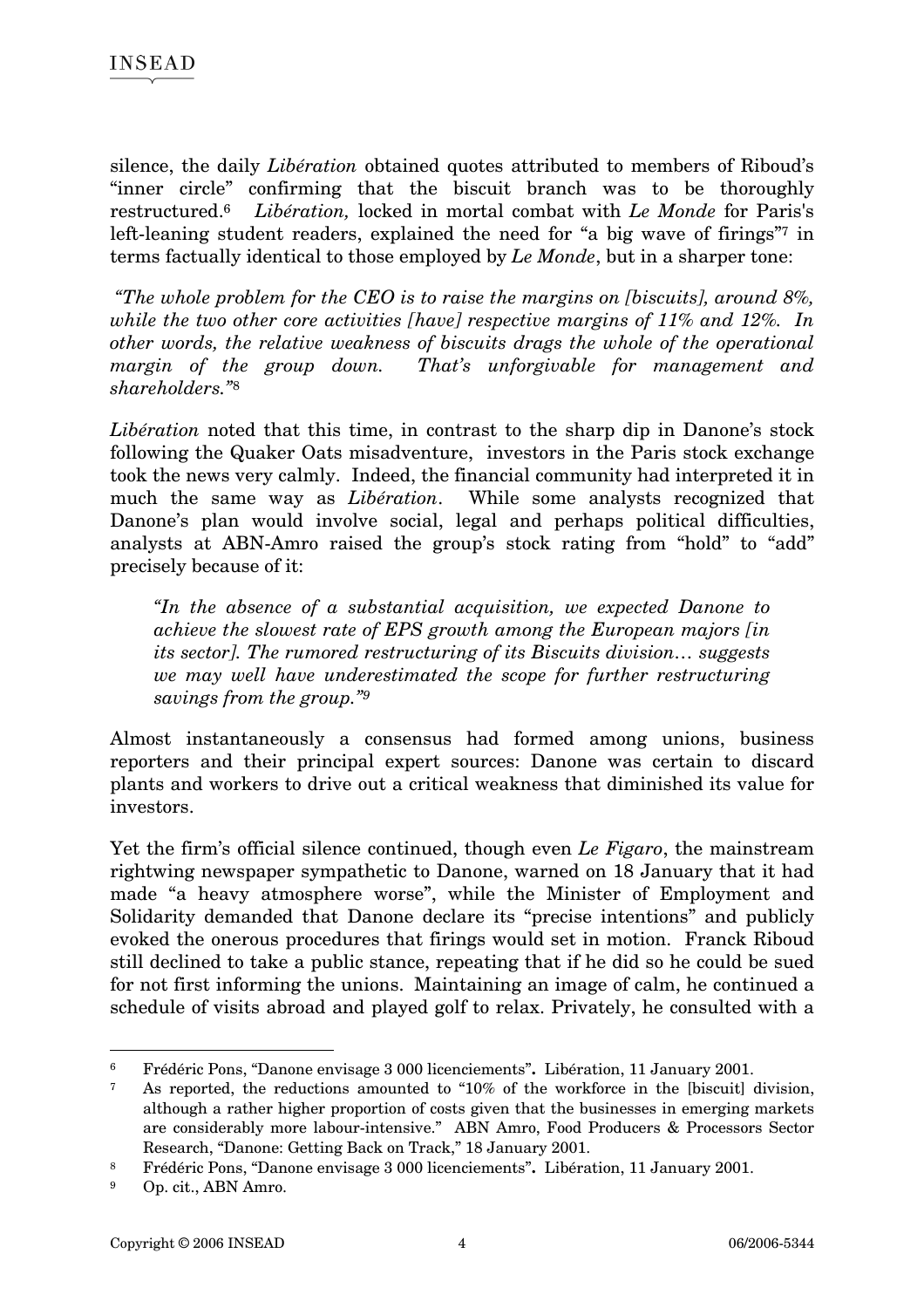relative who was familiar with anti-globalist movements.10 On 19 January, Danone announced that it would reveal its plans in mid-April.<sup>11</sup>

### **Protest Begins**

Public opinion and politicians were now rising against Danone in a climate rendered more tense by impending nationwide municipal elections in mid-March. A survey showed that 85% of the French approved the protests, encouraging party leaders to speak out on the issue.12 In the National Assembly, a new law to stop lay-offs at profitable companies was proposed, while the Minister of Employment declared, "Lay-offs must be the last resort."13 The mayor of Ris-Orangis, a Paris suburb with a large Danone plant, noting that the firm planned to build a research center with public subsidies in a nearby town, warned: "I can't see Danone knocking out a share of local jobs on one hand, and soliciting public aid for this center on the other."14 (Eventually, plans for the center were scrapped.) The news was so bad, recalled HR director Buisson, that Danone management stopped reading the press.15

#### **Danone Promises to Protect its Workers**

After two weeks without comment, Danone ended its silence on 25 January when Riboud gave an interview to *Le Figaro* in which he cited the group's record on social issues and assumed responsibility for maintaining it: "As president, I affirm to all our employees that the group hasn't changed; it won't change, and I personally guarantee it. We are pursuing a project that is both economic and social, and I am proud to affirm it." Simultaneously, the group declared itself a "victim" of a "destabilization campaign" and filed a complaint asking prosecutors to identify *Le Monde*'s sources.16 No prosecutions were subsequently brought.

In the weeks that followed, the tense stand-off between Danone, the unions and the Left generated little decisive action as all parties awaited the outcome of the nationwide municipal elections in mid-March. The Left emerged from the elections with control of Paris but the Communist Party registered a historically low score, encouraging hard-liners in its ranks to urge more intense action against capitalist icons like Danone.

<sup>10</sup> Op. cit., Arnaud.

<sup>11</sup> Pierre Avril and Francois-Xavier Bourmaud, "Le plan de réorganisation sera connu a partir du 15 avril; Danone déçoit syndicats et élus", Le Figaro, 19 January 2001.

<sup>12</sup> Op. cit., Arnaud.

<sup>13</sup> Anonymous, "L'«amendement Michelin» refait surface à l'Assemblée", La Tribune, 12 January 2001.

<sup>14</sup> Laurent Flallo and Samira Nezzar, "Les projets de restructuration de Danone soulèvent un tollé de protestations", Les Echos, 12 January 2001.

<sup>15</sup> Op. cit., Arnaud.

<sup>16</sup> Anon., " Danone s'estime victime d'une campagne de déstabilisation", Les Echos, 18 January 2001.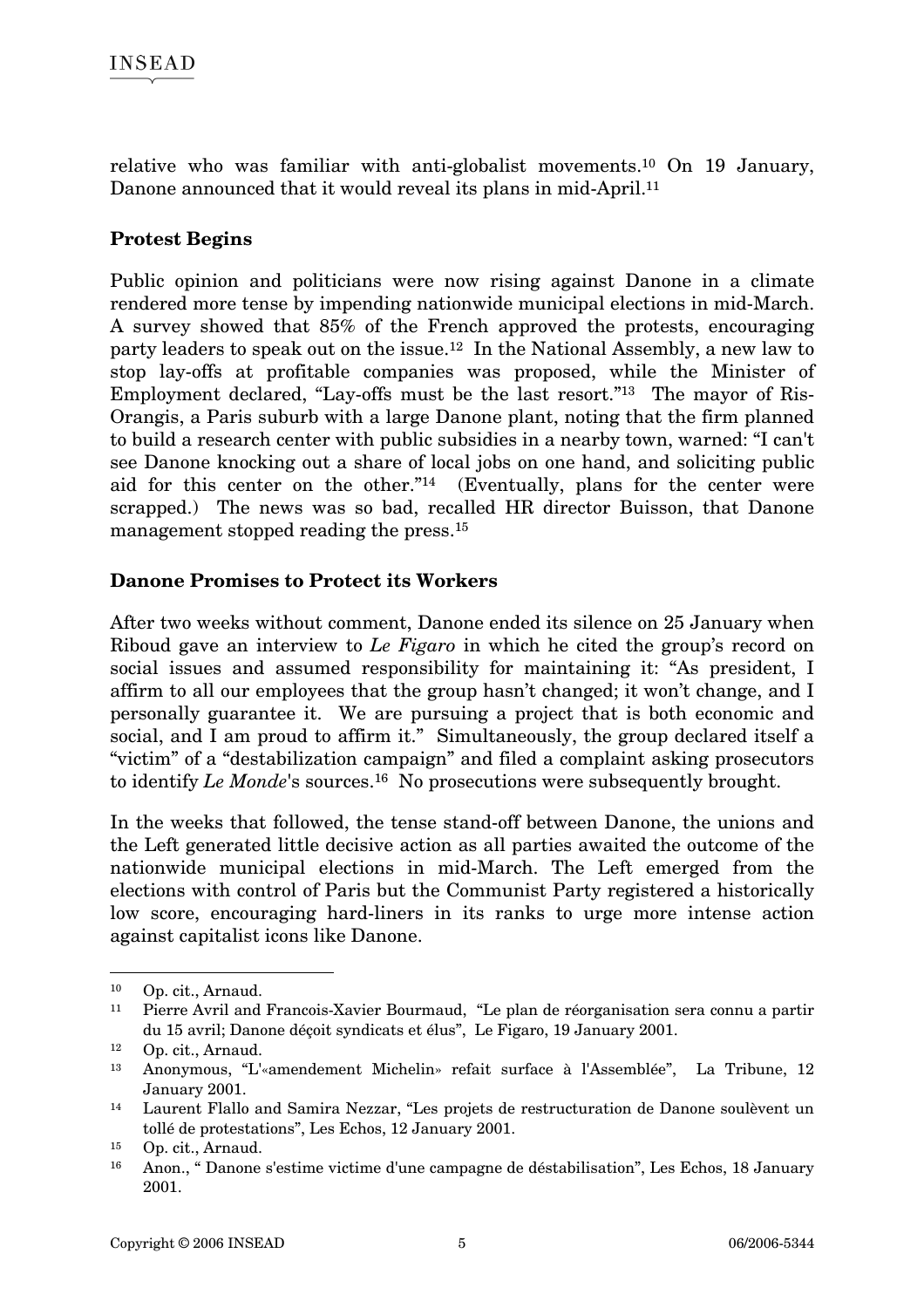On 29 March, ahead of the deadline announced in January, Danone confirmed that it would indeed close two plants in France, and others in Hungary and Italy. It simultaneously presented a raft of welfare measures for the workers concerned that went well beyond those required by French law. Franck Riboud told an interviewer, "Everything that the State does in terms of coming between an employer and workers is worth nothing. In the end it is Danone's management that will look out for the interests of its employees."17

While the law required that redundant workers be offered one alternative position within the firm, Danone promised to find three such openings inside the group, and to help find jobs in other firms for those who did not accept its offers. It also promised to pay relocation costs for workers taking up such opportunities, which it was not required to do. Compensation would be paid to workers or their spouses who suffered any loss of salary from such a move – again, a measure not required by law. Danone further surpassed legal requirements by offering to finance up to two trips for employees and their families to places where jobs were available and to pay for training for displaced spouses, and by offering to help evaluate and finance self-employment projects for employees who decided to leave the group.18

The plan also addressed the charge that the group was turning its back on the communities where its plants had formerly been profitable: as in the past - but even more strongly – Danone committed to "reinforce the economic fabric" of the affected communities by financially supporting the prospection and installation of new enterprises, infrastructures and local initiatives, as well as giving technical support to SMEs that could hire Danone's former employees.19 Business leaders hailed the plan as a landmark example of corporate social responsibility.

The firm expected that the closure of only two plants in France, involving about 500 jobs, instead of the seven announced by *Le Monde*, would have a calming effect on the crisis. But on the day that Danone's plan was announced, UK retailer Marks & Spencer revealed, without warning, its intention to close down its operations in France, including a major department store in the heart of Paris. The UK firm's abrupt move, from which any worker's welfare measures were absent, generated fresh public outrage that ricocheted onto Danone. HR director Buisson noted bitterly that, "From then on, people kept associating the two cases," regarding Danone as merely another global firm that had heartlessly sacrificed its workers for the sake of its investors. Indeed, public opinion polls showed that 70% of the French still supported the workers and as many as 90% affirmed to pollsters that profitable companies should not be allowed to lay off

<sup>17</sup> Jo Johnson and Robert Graham, "No regrets for Danone'**s** determined Riboud: The food group's chief is standing firm on the factory closures", Financial Times, 28 April 2001.

<sup>18</sup> Groupe Danone, "Document de référence 2001", p. 35.

<sup>19</sup> Ibid., pp. 35-36.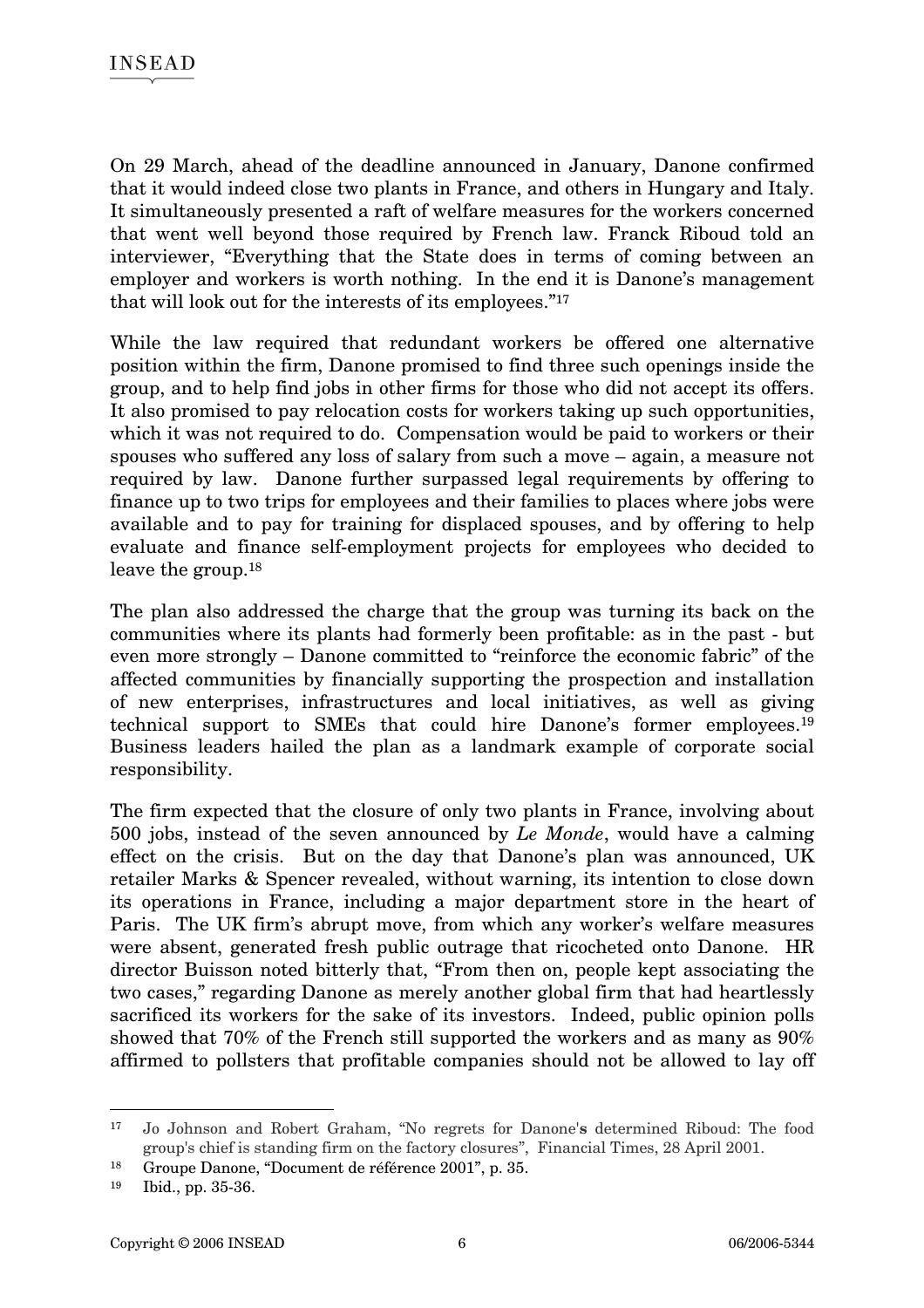workers.20 Danone managers realized that instead of a "social" conflict, as labor disputes are referred to in France, they were now facing a *societal* conflict, involving a profound clash of values.

#### **Momentum Builds for a Boycott**

The idea of a consumer boycott, which some opponents had seen as their "only lever of influence"21 as early as January, was now promoted by the CGT union in Danone's Lu biscuit plant in Calais, one of the two French sites targeted by the restructuring. A union representative told *Libération*, "We know that strikes and occupying factories aren't sufficient weapons. That's why we thought of a boycott."22 However, no consumer boycott in France had ever had a demonstrable impact on corporate behavior. Nonetheless, at the beginning of April the French Communist Party and the Mayor of Calais joined the call for a national boycott of Danone products. They were supported by publications like *Libération*, which offered its readers sympathetic portraits of the "Petits Lus", its nickname for workers in the Calais plant 23 and an ironic allusion to the cookies eaten by French schoolchildren at snack time.

The entire Left, from mainstream parties to marginal activists, now took up the cause. As in Calais, the Communist and Socialist mayors of St. Denis, Nevers and Givors, all big towns, ordered the hospitals, schools and cafeterias under their respective administrations to stop buying Danone products. Rapidly, a wave of endorsements grew – from a cooperative supermarket chain, postal workers' and bank unions, to four more cities, the Green Party, France's leading anti-globalist association Attac, and about 100 deputies in the National Assembly representing the full spectrum of left-wing parties. *Le Figaro* observed that such a "political boycott" was "a first in France".24

In this climate of growing outrage, extremists were emboldened: the Basque independence movement warned that CEO Frank Riboud was "*persona non grata*" in the region where he owned a holiday home, and followed up with a demonstration outside the property.

 $\overline{a}$ 20 These data were mentioned in op. cit., "Danone s'estime victime d'une campagne de déstabilisation", and "No regrets for Danone's determined Riboud: The food group's chief is standing firm on the factory closures".

<sup>&</sup>lt;sup>21</sup> The phrase is from Thierry Mandon, vice-president of the County Council of the Essonne, one of the départements threatened by plant closure. Quoted in Anon., "Danone dévoilera les détails de son plan biscuits a la mi-avril", Les Echos, 19 January 2001.

<sup>22</sup> Ondine Millot, "Danone: Le boycott pour seule solution", 4 April 2001.

<sup>23</sup> See Judith Perrignon, "Portraits: Jacky Le Frapper et Chantal Blouquit, 51 et 37 ans. Une vie chez Lu et la fermeture annoncée de l'usine. Stupeur et dégoût", Libération, 12 April 2001. The feature article covered the entire back cover.

<sup>24</sup> Sophie Roquelle, "Face aux hésitations du gouvernement, les élus de la majorité et le conseil régional d'Ile-de-France font monter la pression; Le boycott anti-Danone mobilise la gauche", 6 April 2001.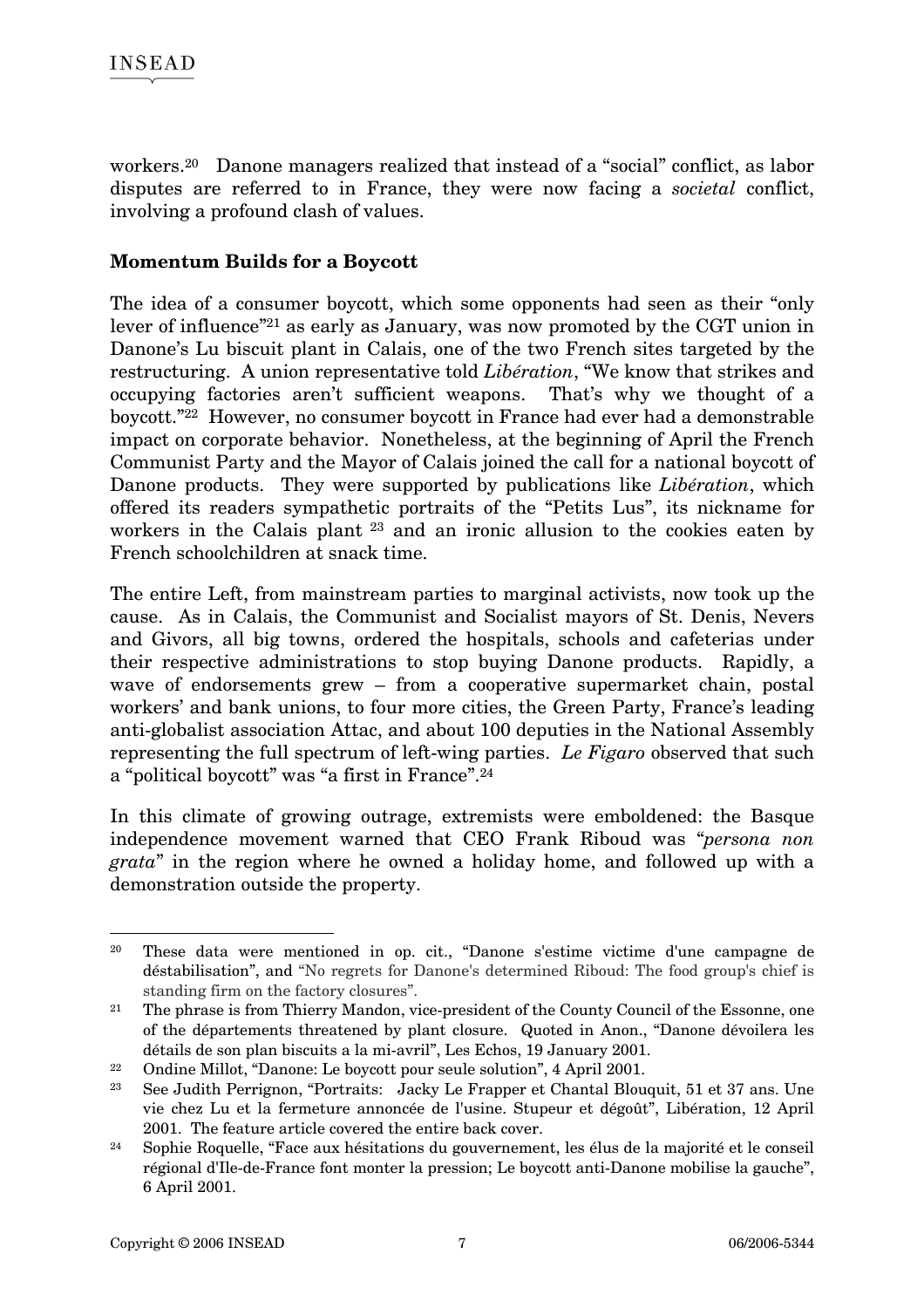Danone and Riboud were visibly supported by their peers in the French establishment. The president of the Credit Lyonnais bank, Jean Peyrelevade, announced that he was doubling his daily consumption of Danone yogurt in a gesture of solidarity, and the popular president of Vivendi Universal, Jean-Marie Messier, called for an end to the "demagogy" surrounding the affair. With the exception of a few areas where support for Danone was particularly strong, politicians of the Right denounced the boycott, along with the spokesman of the national employers' association, the MEDEF. They argued that it was senseless to weaken a national industrial champion as this could force it to cut further jobs. Leaders of centrist and Christian unions, who competed with left-wing unions for membership and influence, adopted similar positions.25

French journals aimed at the business community or identified with the Right were likewise critical of the boycott in their news pages where, in keeping with French tradition, reporters are allowed to take a personal, editorializing tone. The business daily *La Tribune* warned that "Danone has the right to drag mayors, supermarket bosses, or any other decision maker who [boycotts] its products into court."26 Its direct competitor *Les Echos* minimized public support by reporting that "the unions" opposed it, without saying which, and emphasized "the gulf" that allegedly existed between the unions and the Left's elected officials.27

### **A Copycat Boycott Begins Abroad**

Danone now faced protests not just against its plans in France, but also its international rationalization of biscuit production. The 29 March announcement was greeted with outrage in Hungary, where Danone intended to close the plant that made the most popular national biscuit brand and its iconic product, Gyorki Keks. The mayor of the town concerned (also called Gyorki) immediately announced a boycott and threatened to sue if Danone continued to manufacture biscuits sold as Gyorki Keks in plants elsewhere. On 20 April, the Hungarian government officially announced that it "expressly insists on [Danone] keeping the Gyorki biscuit factory in operation".28 Quietly, Danone management began to negotiate with the government.

<sup>25</sup> Laetitia Guerrini, "Alors que certains jugent brutale la fermeture de plusieurs usines Lu; Danone : des voix s'élèvent contre le boycottage", Le Figaro, 7 April 2001.

<sup>26</sup> Anon. , "Danone peut se défendre en droit contre le boycott de ses produits", 6 April 2001.

<sup>27</sup> Op. cit., Les Echos, 9 April 2001.

<sup>28</sup> Hungarian News Agency (MTI), "Government and Danone Negotiate On Closure Of Gyorki Factory", 21 April 2001.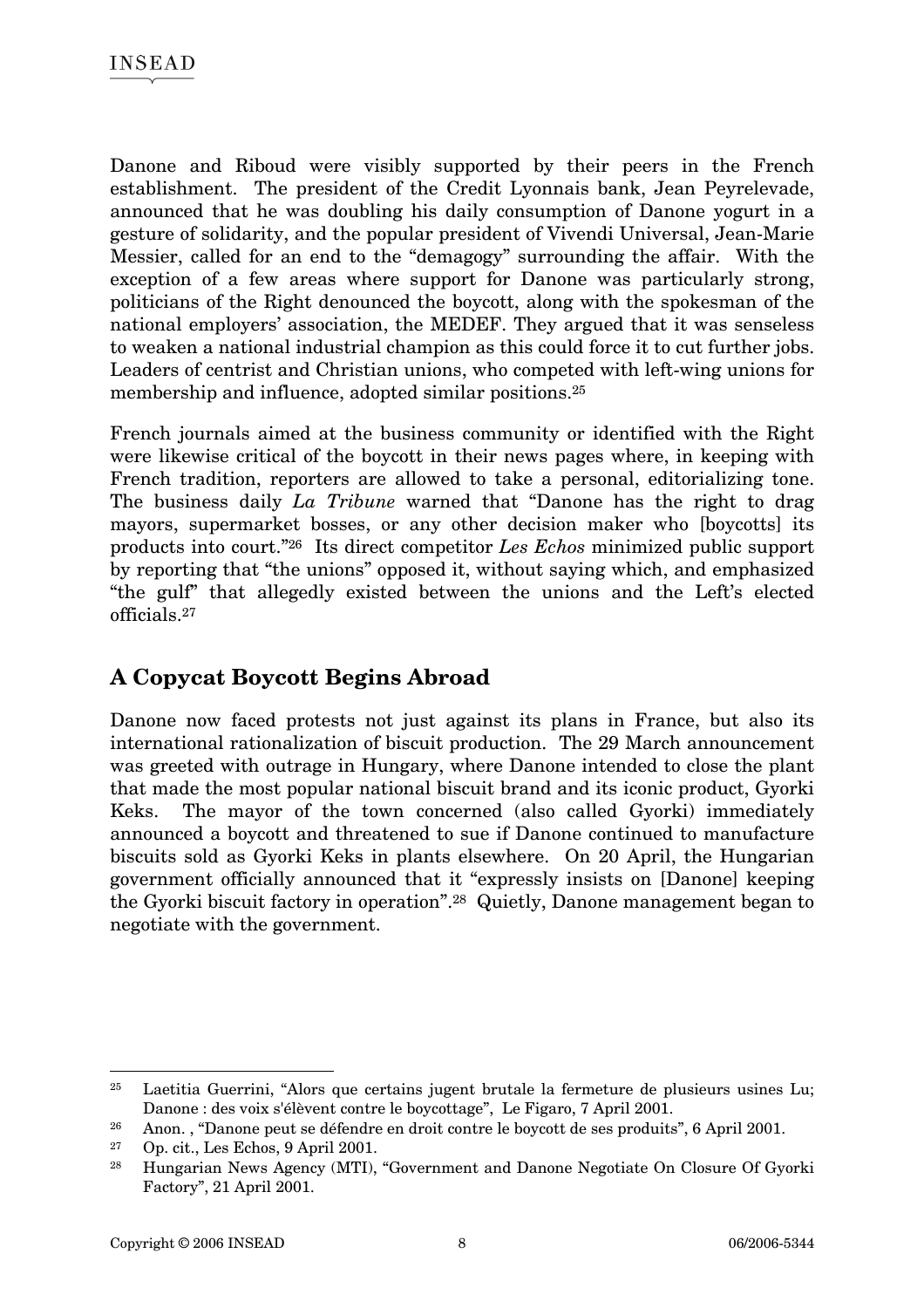#### **Labor Unrest Affects Operations in France**

The turmoil in Danone's biscuit plants continued even after official strikes ended, as work stoppages became virtually constant.29 Danone's shipments to supermarkets were affected, though the company succeeded for the time being in avoiding news coverage of the fact.

Meanwhile, union leaders in different cities began traveling among the plants to coordinate boycotts.30 Danone lost control of access to certain plants. Calais declared itself the "world capital of anti-globalism", and workers invited supporters of all stripes to Danone's premises. Likewise the biscuit factory of Evry became "a major center of anti-globalist opposition", with its doors wide open to activists. An attempt by the plant manager to block access to a newlyelected municipal councilor was foiled when the latter had himself named a union delegate.31

### **Doubts in the Media About the Boycott**

By mid-April, the question of whether a consumer boycott could ever succeed in France had become the most prominent issue of national news coverage. On the Right, *Le Figaro* dismissed the boycott's impact only days after it began:

*"The main players involved agree that it has not been a success. French group Sodexho, which specialises in collective catering, says that only 0.01 per cent of its customers have requested that it boycott Danone products, and many retailers tell a similar story."32* 

The issue was similarly portrayed to readers of *Libération*, in which a French marketing professor predicted that, like previous boycotts in France, this one would flop, if only because Danone had acquired so many brands in recent years and its products were so omnipresent that it would be nearly impossible for the most committed boycotters to avoid them.33

In fact, boycott promoters were already aware of this obstacle. Union officials began distributing tracts listing the company's products and *Libération* published the list for its readers. But these were limited, sporadic efforts.

<sup>29</sup> Op. cit., Arnaud.

<sup>30</sup> Ibid.

<sup>31</sup> Ibid.

<sup>32</sup> Anon. "Le Boycott de Danone ne prend pas", April 18, 2001.

<sup>33</sup> Benoit Heilbrunn, "On se lève tous pour... Danone; Tant que ne se développera pas en France un puissant lobby consumériste, les actions de boycott échoueront, car l'attachement aux marques reste le plus fort", 19 April 2001.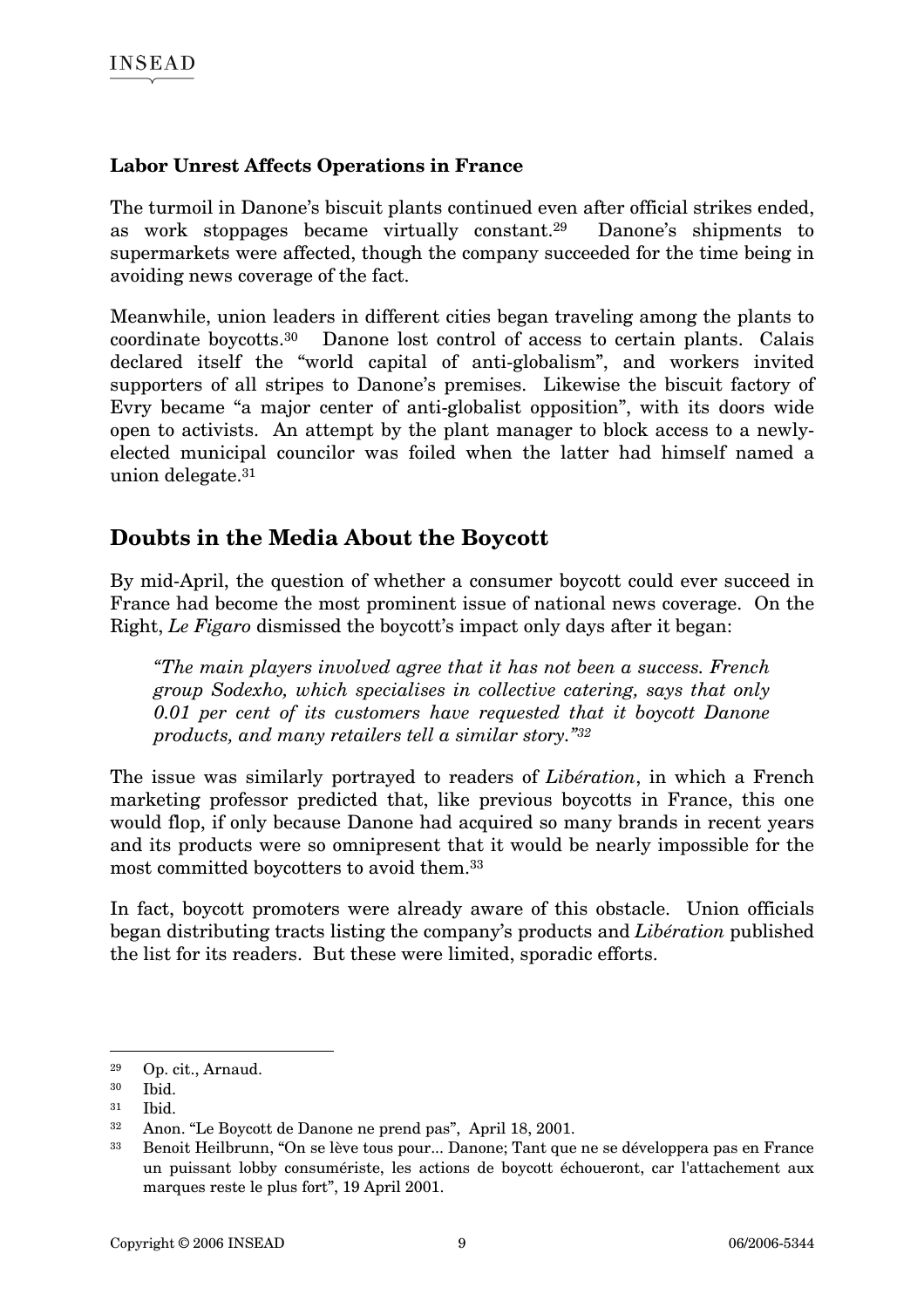### **Danone vs. the Internet**

An unprecedented force now entered the conflict with the mobilization of Internet users. From 1998 to 2000, Internet use in France had expanded threefold, to 12% of homes and 20% of individuals over the age of 15.34 Internet use was far higher among readers of the trendy print and online magazine *Technikart*, known mainly for its coverage of the contemporary "techno" counter-culture. On 4 April, editor Olivier Malnuit and his reporters launched a website, jeboycottedanone.com ("I boycott Danone.com"), featuring a Danone logo modified to integrate the slogan "Human beings are not yogurts". The site proclaimed that "a boycott is the last remaining form of political action in a society where money has profoundly perverted the democratic system," and provided a list of all Danone brands. It also, rather prematurely, demanded the rehiring of all the Danone employees who had been fired; in fact, no downsizing had yet occurred.<sup>35</sup>

On 18 April, Danone asked the courts to stop Malnuit using his version of the firm's logo and citing the Danone name, demanding  $\epsilon$ 15,000 in "symbolic" damages for "denigration" of the firm and its products. It was a risky strategy, according to the business journal *La Tribune*, which observed that the case "pits the defenders of a strict right of intellectual property [i.e. Danone's brand] against those who defend liberty of expression". The paper clearly implied that the latter might win.36

The lawsuit publicized the fact that a full list of Danone products could be found on the Internet. As *Libération* ironically remarked, "By multiplying its lawsuits, Danone has made a lot of noise".<sup>37</sup> It also widened and radicalized the conflict. The Réseau Voltaire, a free speech group that had previously gained attention for its campaigns against neo-Nazis, immediately hosted Malnuit's controversial content on its own site, voluntarily becoming a defendant in the case. An online petition of support attracted 11,000 signatures, and the Green Party and the Attac association filed "friend of the court" briefs on behalf of Malnuit.

On 23 April, a Paris court condemned the Réseau Voltaire and Malnuit to pay \$10,000 each in damages and ordered them to cease using Danone's logo. However, the court observed that the defendants had in no way "denigrated" Danone's products, and that their website constituted an exemplary form of public debate. Danone's critics thus received strong judicial protection for certain

<sup>&</sup>lt;sup>34</sup> According to studies by, respectively, the national statistics institute INSEE and the private BVA survey firm.

<sup>35</sup> These facts are quoted in Tribunal de Grande Instance de Paris, Ordonnance de référé du 23 avril 2001. Via Internet, http://www.legalis.net/cgi-iddn/french/affichejnet.cgi?droite=decisions/marques/ord\_tgi\_paris\_230401.htm

<sup>36</sup> Anon., "Danone demande la fermeture du site jeboycottedanone.com." La Tribune, April 19, 2001.

<sup>37</sup> Marie-Joëlle Gros, "Le Claque de Danone à ses détracteurs." Libération, May 31, 2001.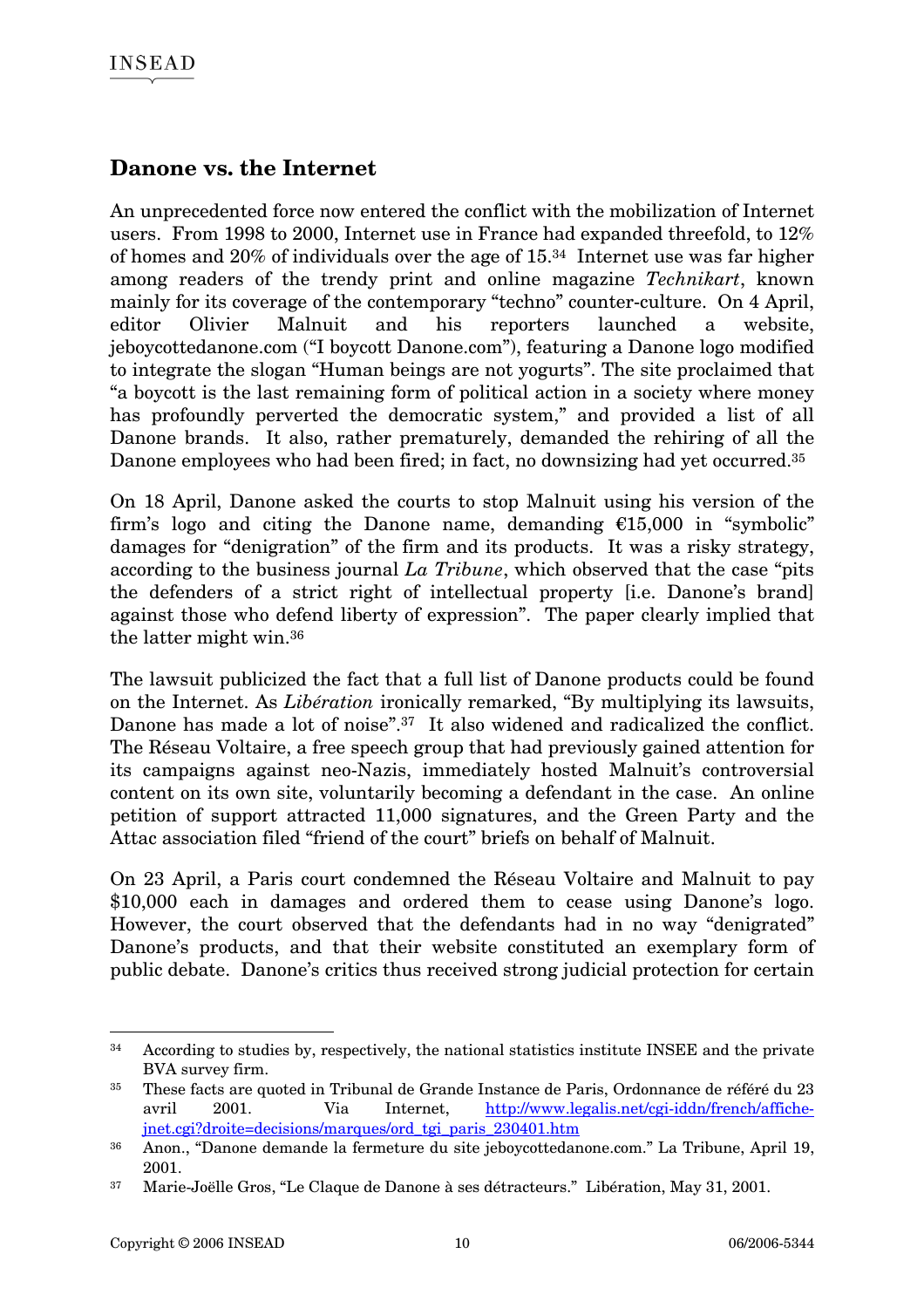of their efforts.38 They won a further victory on 14 May, when another court ruled that Danone could not stop critics from using its name for the purposes of parody or criticism.

The court hearings so far had involved a special procedure called the *reféré*, which allows French magistrates to make preliminary rulings without hearing full evidence; the a full trial was to take place at the end of May. Danone was no longer content with a symbolic victory: it intended to seek damages of  $\epsilon$ 600,000 for "systematic denigration" amounting to "sabotage" of its brand and logo. The firm announced that it would donate any damages awarded to groups promoting free speech. It was nonetheless accused by its adversaries, who were widely quoted in the press, of censorship.

### **First Reports of the Protest Movement's Impact**

At the beginning of May, while headlining that the boycott was "running out of steam", *Libération* simultaneously observed that according to a union official at one of Danone's plants, sales of its output were down 13% over the past month, far in excess of the usual seasonal decline. The official added that unsold inventory had doubled over the same period. He was an opponent of the boycott.39

In mid-May, union officials at the vast wholesale produce market in Rungis which supplies the entire Parisian region (the equivalent of 25% of the French population), were quoted briefly but widely in the press to the effect that Danone had lost 10% to 20% of its sales in April as a result of the boycott.<sup>40</sup> If those figures were true – Danone did not comment on them – and were representative of the whole of France, which had accounted for 28.5 % of group sales and a full third of operating profits the previous year, the impact on Danone could be significant while the boycott lasted. The impact of the boycott in Hungary was unknown to protestors or the media in France.

### **The CEO on the Front Line**

The crucial moment in Danone's management of the crisis arrived as the firm prepared for its annual shareholders' meeting on 29 May. Would there be any further upheaval and further damage to Danone's image and market capitalization? Had the boycott truly hurt Danone's sales, its brand, and its strategy?

<sup>38</sup> See, for example, Estelle Dumont, « Danone fait interdire la contrefaçon, pas la critique », published by www.zdnet.fr on April 24, 2001 and archived at http://www.zdnet.fr/actualites/internet/0,39020774,2062909,00.htm.

<sup>39</sup> Frédéric Pons, "Le boycott de Danone proche de la péremption." 3 May 2001.

<sup>40</sup> Anon., "Danone touché par le boycott", Le Nouvel Economiste, 18 May 2001.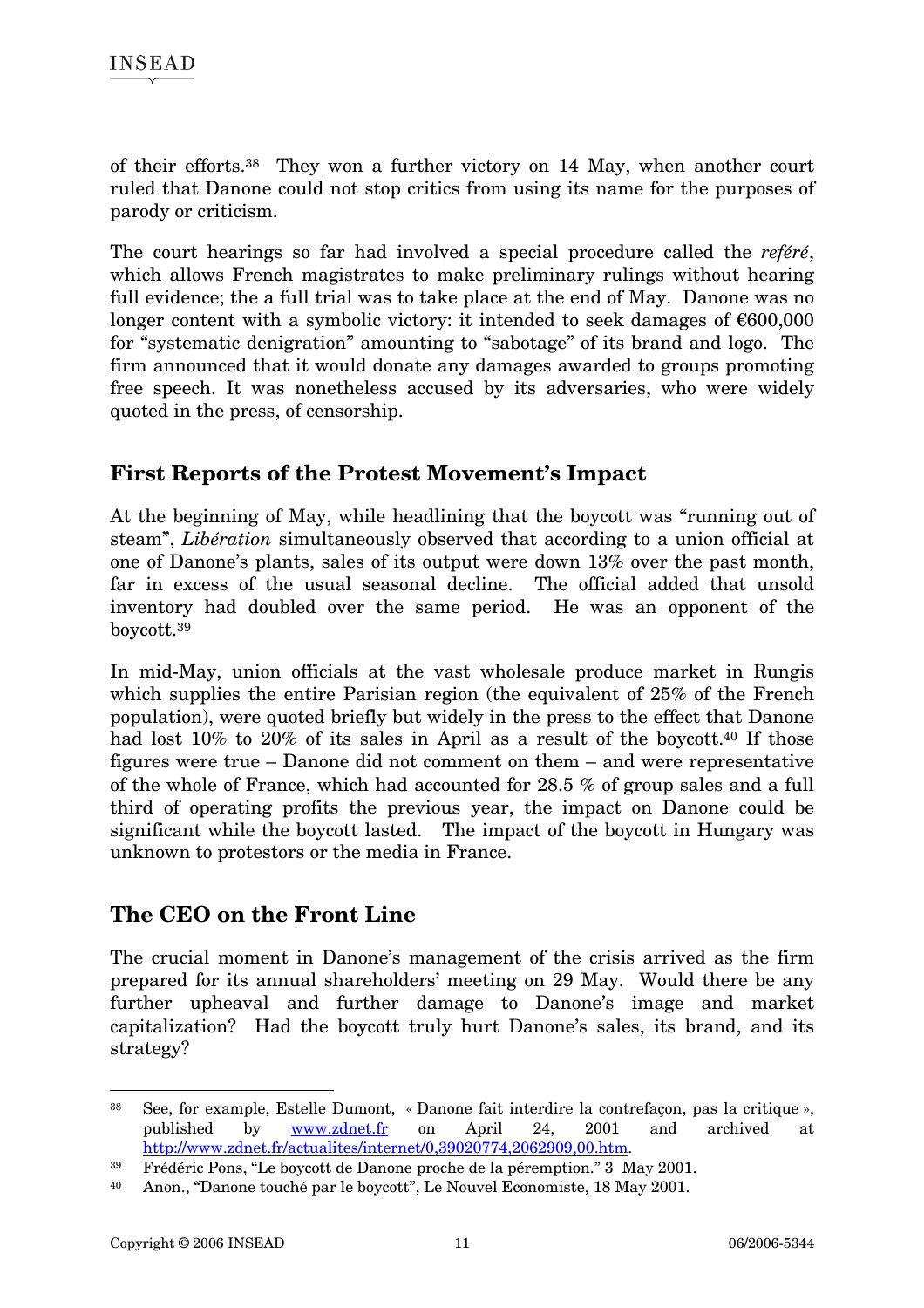The financial markets clearly believed that it had. The group's stock had lost 20% of its value since January, a far worse performance than the average 10% decline in the Paris stock exchange and in its respective industrial sector in Europe.41 Danone's public image had likewise suffered tremendously with a fall of 60% in consumer confidence since January, according to one popular survey.42 Indeed, the firm had suspended all new advertising campaigns and withheld the launch of a major new yogurt product until the crisis was over.

What should Franck Riboud say to his shareholders and the wider public at this critical juncture to restore confidence in Danone's management and its handling of the crisis? How could he prevent any further decline in Danone's image? How should he address the rumors affecting Danone's stock? And how could he prove to his firm's adversaries, as well as to its supporters, that he means what he said about the values that made Danone a social as well as a business icon?

<sup>41</sup> These data were cited retrospectively in Anon., "L'orage est passé". La Vie Financiere, 16 June 2001.

<sup>42</sup> The survey appeared in Le Nouvel Economist of 20 April 2001, cited in Belot Laure, "Comment le Groupe Danone a abimé son image", Le Monde, 23 April 2001.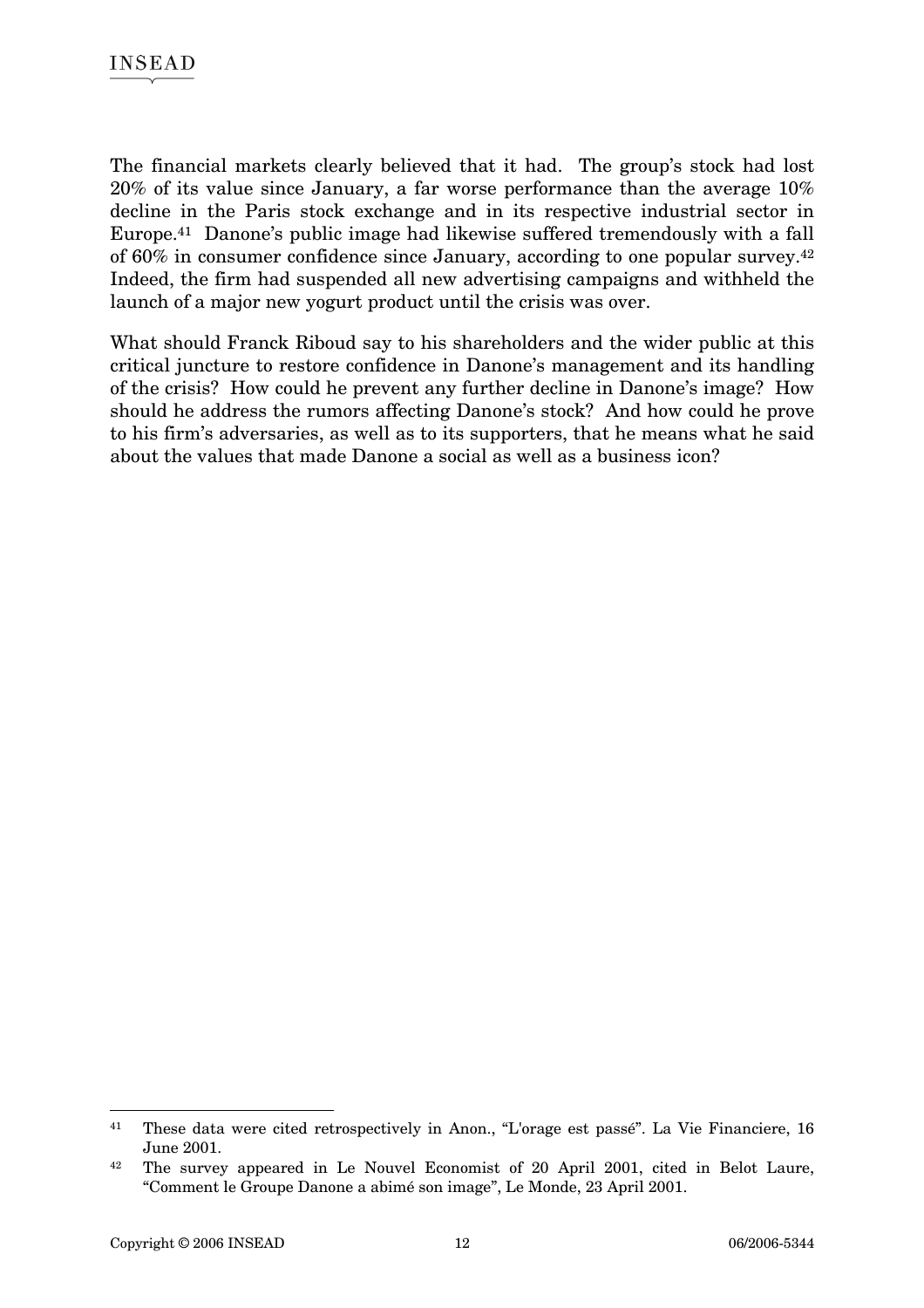### **Appendix 1**

### *Groupe Danone: Net Sales and Net Profits by Region (in absolute numbers and as a percentage of group figures, 1998-2000)*

#### **Group Sales (in millions of euros, except %)**

|                       | 1998   |            | 1999   |                     | 2000   |            |
|-----------------------|--------|------------|--------|---------------------|--------|------------|
| <b>France</b>         | 5,042  | $37.0\ \%$ | 4,963  | $\mathbf{35.4}\ \%$ | 4,298  | 28,5%      |
| <b>Rest of the EU</b> | 5,267  | 38,7%      | 5,084  | $36.3\ \%$          | 5,273  | $35,0\ \%$ |
| <b>Rest of world</b>  | 3,303  | $24.3\ \%$ | 3,960  | $\pmb{28.3\ \%}$    | 5,512  | 36,5%      |
| <b>Internal sales</b> | (677)  |            | (714)  |                     | (796)  |            |
| <b>Total</b>          | 12,935 |            | 13,293 |                     | 14,287 |            |

#### **Operating Result**

|                          | 1998  |           | 1999  |          | 2000  |       |
|--------------------------|-------|-----------|-------|----------|-------|-------|
| <b>France</b>            | 589   | 45,1 %    | 587   | 41,7 $%$ | 526   | 33,8% |
| <b>Rest of the EU</b>    | 475   | 36,1%     | 501   | 35,6%    | 541   | 34,8% |
| <b>Rest of World</b>     | 248   | 18,8 $\%$ | 319   | 22.7%    | 489   | 31,4% |
| <b>Centralized costs</b> | (19)  |           | (16)  |          | (6)   |       |
| <b>Total</b>             | 1,293 |           | 1,391 |          | 1,550 |       |

*Source:* Groupe Danone, Document de référence, 2000.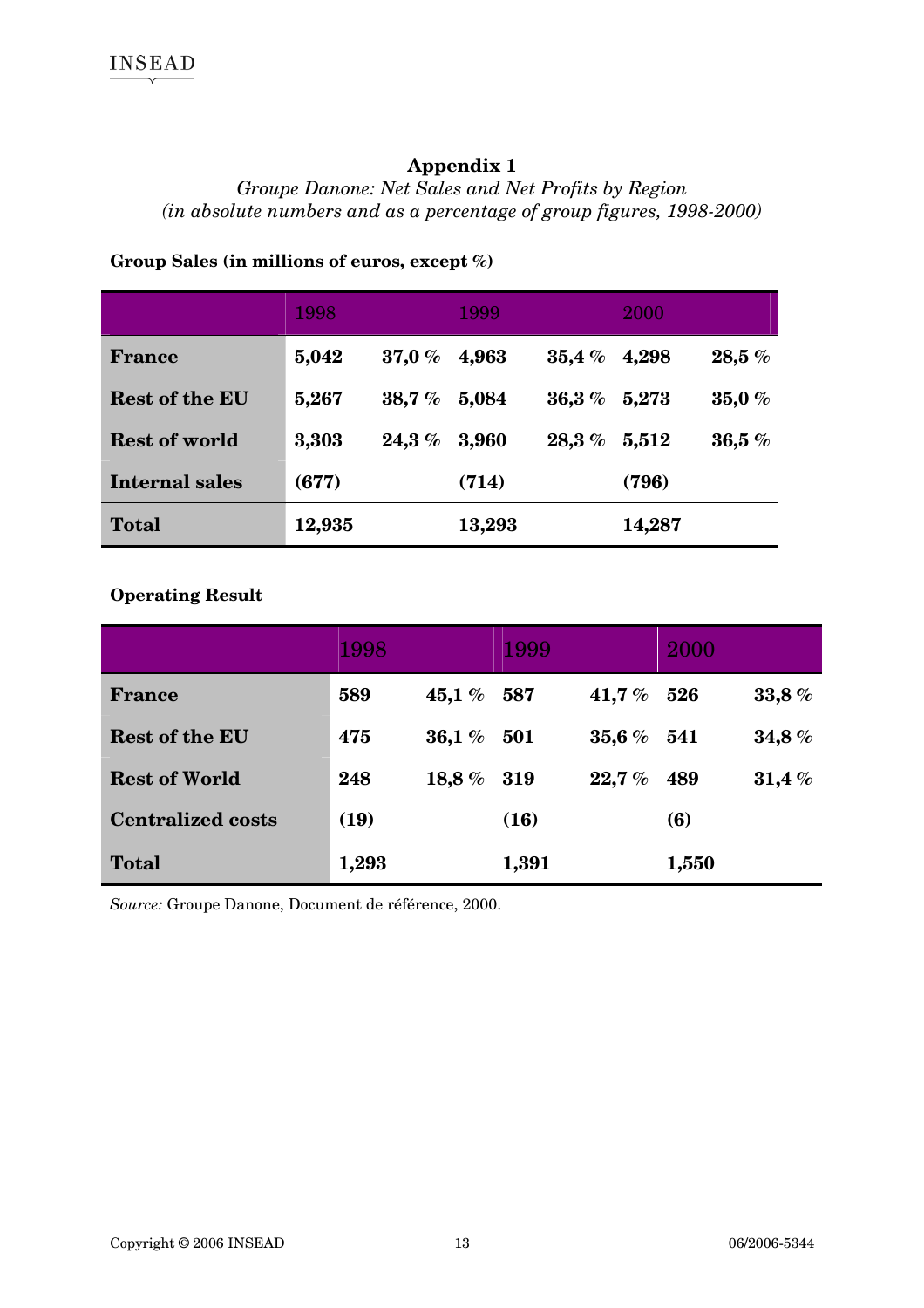### **Appendix 2**

*Groupe Danone: Sales and Operating Profits by Core Activity (in absolute numbers and as a percentage of group figures, 1998-2000)* 

#### **Sales (in millions of euros, except %)**

|                    | 1998   |           | 1999   |                     | 2000           |       |
|--------------------|--------|-----------|--------|---------------------|----------------|-------|
| <b>Fresh dairy</b> | 5,665  | 43,2%     | 5,981  | 44,7 $%$            | 6.530          | 45,7% |
| <b>Beverages</b>   | 3,004  | 22.9%     | 3,565  | $26.6\ \%$          | 4,141          | 28,9% |
| <b>Biscuits</b>    | 2,607  | 19,9 $\%$ | 2,822  | $\textbf{21.1}\ \%$ | 3,255          | 22,8% |
| Other food         | 905    | 6.9%      | 527    | $3.9\%$             | 378            | 2,6%  |
| Packaging          | 932    | 7,1%      | 501    | 3,7%                | $\blacksquare$ |       |
| <b>Divestments</b> | (178)  |           | (103)  |                     | (17)           |       |
| <b>Total</b>       | 12,935 |           | 13,293 |                     | 14,287         |       |

#### **Operating Result**

|                      | 1998  |              | 1999  |                | 2000   |          |
|----------------------|-------|--------------|-------|----------------|--------|----------|
| <b>Fresh dairy</b>   | 621   | 47,3 $%$     | 655   | $\bf 46.5\ \%$ | 712    | 45,8%    |
| <b>Beverages</b>     | 368   | $28.1~\%$    | 440   | $31.3\%$       | 513    | 33,0%    |
| <b>Biscuits</b>      | 203   | $15.5\%$ 222 |       | $15.8\,\%$     | 282    | 18,1 $%$ |
| Other food           | 29    | $2,2\%$      | 39    | 2,8%           | 49     | 3,1%     |
| Packaging            | 91    | 6,9%         | 51    | 3,6%           | $\sim$ |          |
| <b>Central costs</b> | (19)  |              | (16)  |                | (6)    |          |
| <b>Total</b>         | 1,293 |              | 1,391 |                | 1,550  |          |

*Source:* Groupe Danone, Document de référence, 2000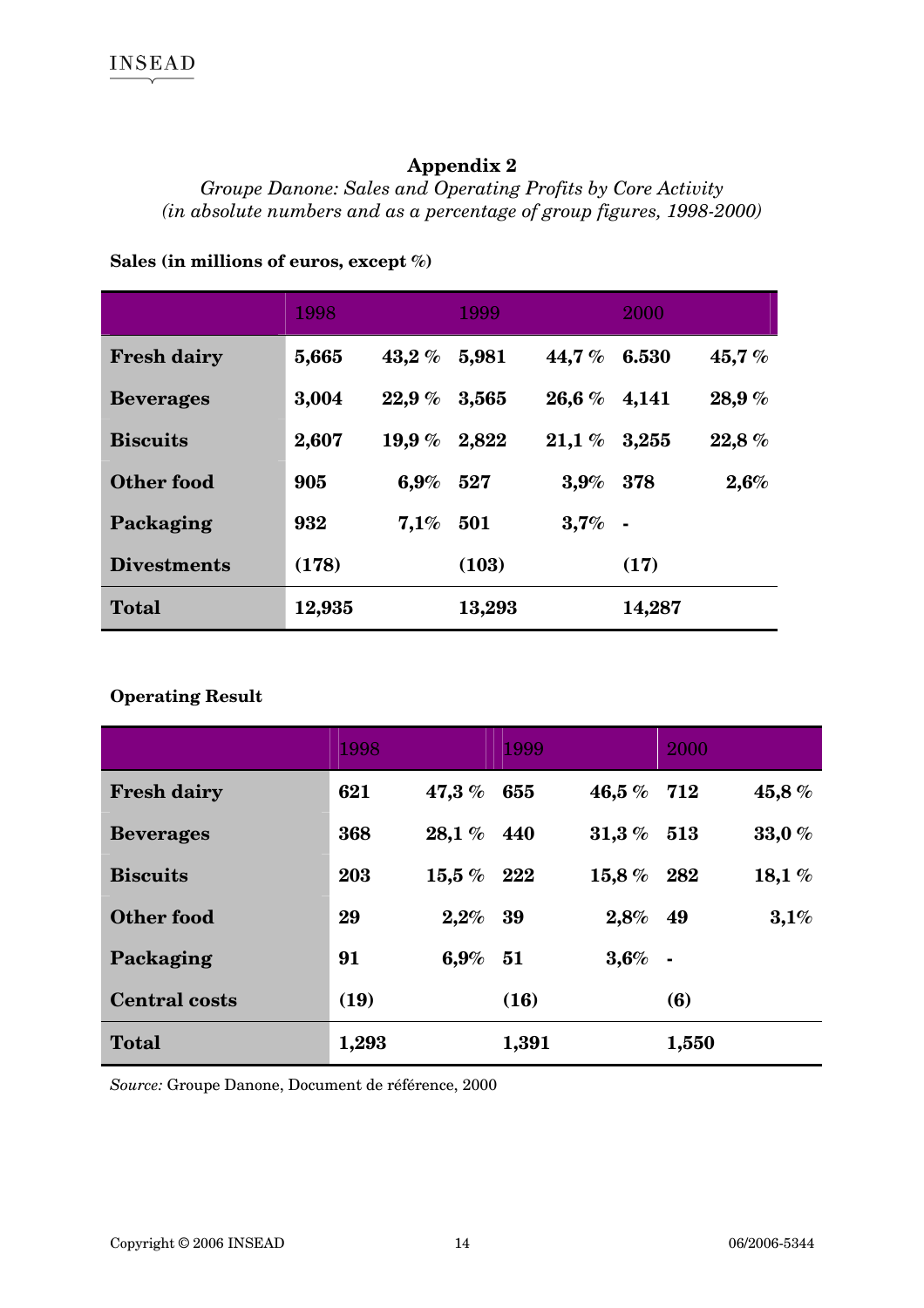#### **Appendix 3:**

*Groupe Danone, Sales Progression Q1 2001* 

(Danone and UBS Warburg estimates. From UBS Warburg, « Danone », 9 May 2001.)

| In $\epsilon$ millions             | $\overline{Q1}$ 00 |       | Organic Currency | Acqs   | Q1 01            | $%$ Chg |
|------------------------------------|--------------------|-------|------------------|--------|------------------|---------|
| Dairy                              | 1,578              | 7%    | $0\%$            | $0\%$  | 1,692            | 7%      |
| Water                              | 653                | $9\%$ | 8%               | 15%    | 860              | $32\%$  |
| <b>Biscuits</b>                    | 727                | $4\%$ | $0\%$            | $4\%$  | 786              | 8%      |
| <b>Other Food</b>                  | 90                 | $2\%$ | $-3\%$           | $0\%$  | 89               | -1%     |
| <b>Intra-Group</b><br><b>Sales</b> | 3                  |       |                  |        | $\boldsymbol{4}$ |         |
| Continuing<br><b>Businesses</b>    | 3,045              | 7%    | $1\%$            | $3\%$  | 3,423            | $12\%$  |
| <b>Discontinued</b>                | 280                |       |                  |        | $\bf{0}$         |         |
| <b>Total</b>                       | 3,325              | $7\%$ | $1\%$            | $-5\%$ | 3,423            | $3\%$   |

#### **UBS Warburg's analysis:**

« Q1 01 sales were reported at  $\epsilon$ 3423m (UBS Warburg forecast  $\epsilon$ 3360m), which represented an increase of 3.0%. Adjusting for exchange rate movements (which added 1.4% to sales, largely as a result of the strength of the US dollar against the euro) and the net impact of acquisitions and disposals (which reduced sales by 5.0%, largely as a result of Danone's exit from European beer), underlying sales grew by 6.6% (UBS Warburg forecast 6.8%). This 6.6% breaks down as 5.5% volume and 1.1% value, the latter being slightly below the figure for 2000. »